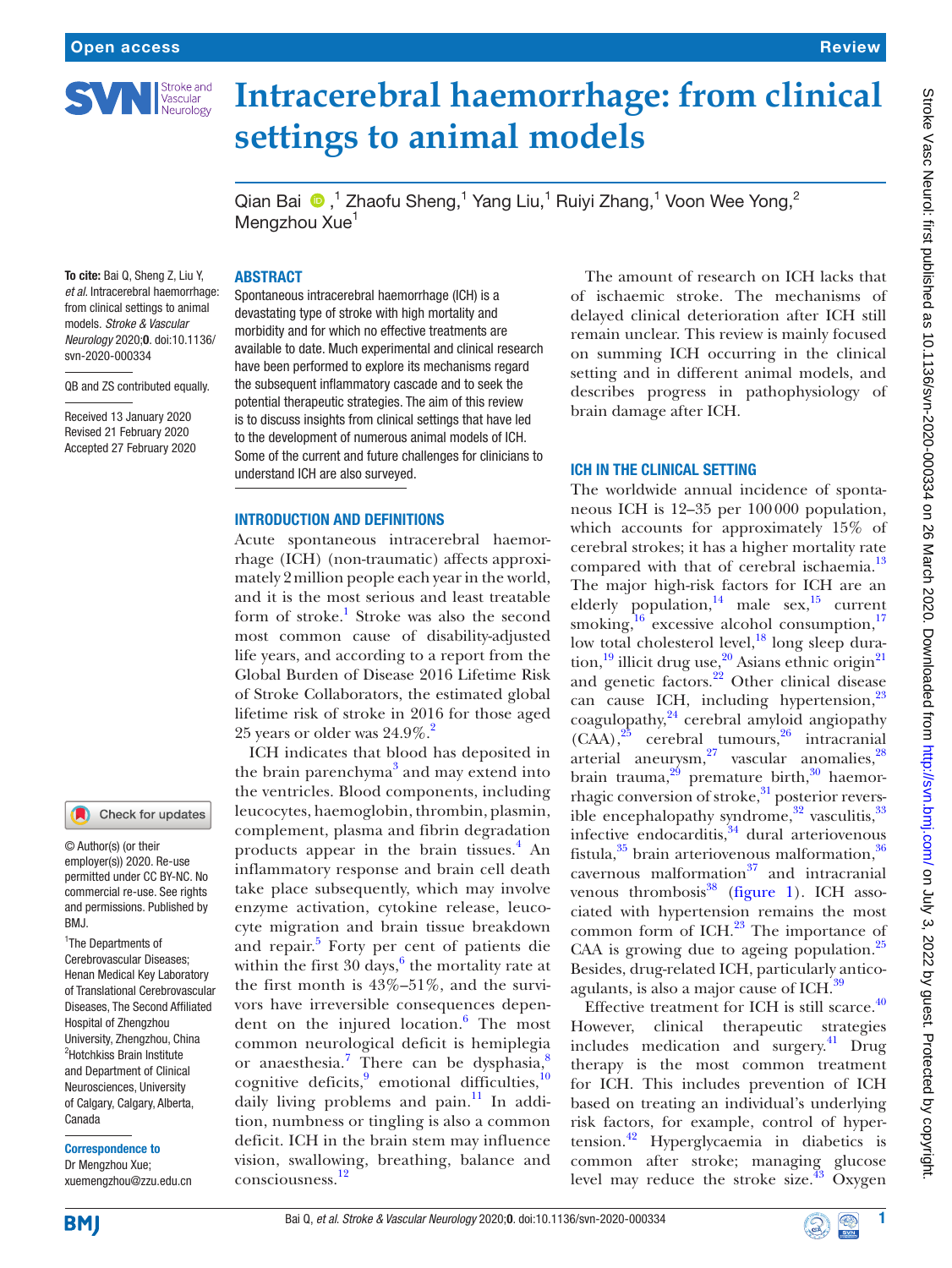

 $\overline{B}$ 

hypertension<sup>24</sup>, coagulopathy<sup>25</sup>, cerebral amyloid angiopathy<sup>26</sup>, cerebral tumors 27, intracranial arterial aneurysm<sup>28</sup> vascular anomalies 29, brain trauma 30, premature birth 31, hemorrhagic conversion of stroke<sup>32</sup>, posterior reversible encephalopathy syndrome<sup>33</sup>, vasculitis<sup>34</sup>, infective endocarditis<sup>35</sup>, dural arteriovenous fistula<sup>36</sup>, brain arteriovenous malformation<sup>37</sup>, cavernous malformation<sup>38</sup>, intracranial venous thrombosis $39$ 

<span id="page-1-0"></span>

is given as needed. Surgery can be used to prevent ICH by repairing vascular damage or malformations in and around the brain, or to treat acute ICH by evacuating the haematoma; however, the benefit of surgical treatment is still controversial<sup>44</sup> due to very few controlled randomised trials. Rehabilitation may help overcome disabilities that result from ICH damage.<sup>45</sup>

#### Animal models of ICH

Animal models of ICH may help us to understand its pathogenesis and explore preventive or therapeutic approaches. Experimental ICH models have been studied in several species including mouse,  $46$  rat,  $47-49$ rabbit,<sup>[50 51](#page-5-38)</sup> cat,<sup>52</sup> pig<sup>53</sup> and primate.<sup>54</sup> The ICH model should be selected carefully to fit study aims [\(table](#page-2-0) 1).

#### Microballoon insertion models

An acute expanding lesion model using a mechanical microballoon to simulate the space-occupying effect of ICH was developed by Sinar in the adult rat in 1987 (although this model lacks the effects of blood compo-nents).<sup>[55](#page-5-42)</sup> The microballoon system consists of an embolisation balloon mounted on a 20-gauge venous cannula using its own previously blunted guide. The microballoon is then inflated with saline in a syringe. After balloon

inflation in the caudate nucleus of rats, intracranial pressure (ICP) increases significantly and cerebral blood flow (CBF) decreases subsequently in ipsilateral frontal cortex and caudate nucleus. $56$  Microballoons (25 mL and 50 mL in volume) that mimic lesion size in man cause little change in ICP. However, a larger volume (100 mL) increases  $ICP<sup>57</sup>$  $ICP<sup>57</sup>$  $ICP<sup>57</sup>$ . The volume of ischaemic damage in the ipsilateral caudate nucleus for inflation group was reported to be 10-fold more than that for sham-treated group. [55](#page-5-42) Compared with transient inflation groups, amounts of injured neurons in permanent groups was significantly higher.<sup>58</sup> Deflation of balloon after 10 min was shown to improve clinical outcome and reduced CBF abnormalities in rats. $59$  Therefore, to defend the development of irreversible neurological deficits and death in this model, evacuation of expanding haematoma-like mass is necessary within a proper time window. Similarly, a microballoon inserted into the ventral posterolateral nucleus of the thalamus in cat caused a rapid reduction in CBF following gradual balloon inflation.<sup>6</sup>

#### Autologous whole blood injection models

Anatomically localised haematomas may be realised by this method without artificial agents.<sup>[48 49 61](#page-5-48)</sup> Except for needle insertion, autologous blood injection may closely mimic clinical ICH. The autologous blood extracted from tail or femoral artery of animal is directly injected into particular brain regions. Several studies employ this model to survey brain injury mechanisms. Hydrocephalus, cell death, inflammation and behavioural disorders may be induced by autologous blood injection in rats[.47–49 62–64](#page-5-37) Studies in the dog have shown that despite a prominent increase in ICP and mean arterial pressure after ICH, ischaemic penumbra in the first 5hours after ICH was not demonstrated.<sup>65</sup> Increased ICP as well as compromised CBF and metabolism following ICH have been shown $^{66}$  in the cats, rabbits, monkeys and pigs. Pigs have been frequently studied for clot evacuation.<sup>67 68</sup> For instance, a tPA (tissue Plasminogen Activator)-induced clot lysis study showed that reduction in clot size was significantly greater than mechanical aspiration alone. In the rabbit model, $69$  urokinase treated animals showed 86% of clot lysis compared with injection of saline into clot (23%). Effects of blood components, including leucocyte fractions, erythrocytes, plasma, serum, thrombin and plasmin, were demonstrated separately in rats[.49 70](#page-5-49) Leucocytes, activated leucocytes, thrombin and plasminogen caused brain oedema, inflammation and brain cell death when they were injected into the brain. $47$  Components of the coagulation system can modulate inflammation.<sup>[71](#page-6-4)</sup> Activation of the complement system $^{72}$  $^{72}$  $^{72}$  and injections of haemoglobin as well as erythrocytes into the brain may lead to brain oedema.<sup>6170</sup>

#### Collagenase animal model of ICH

This model was developed by Rosenberg's group. Bacterial collagenases, which may destroy capillary basal lamina, are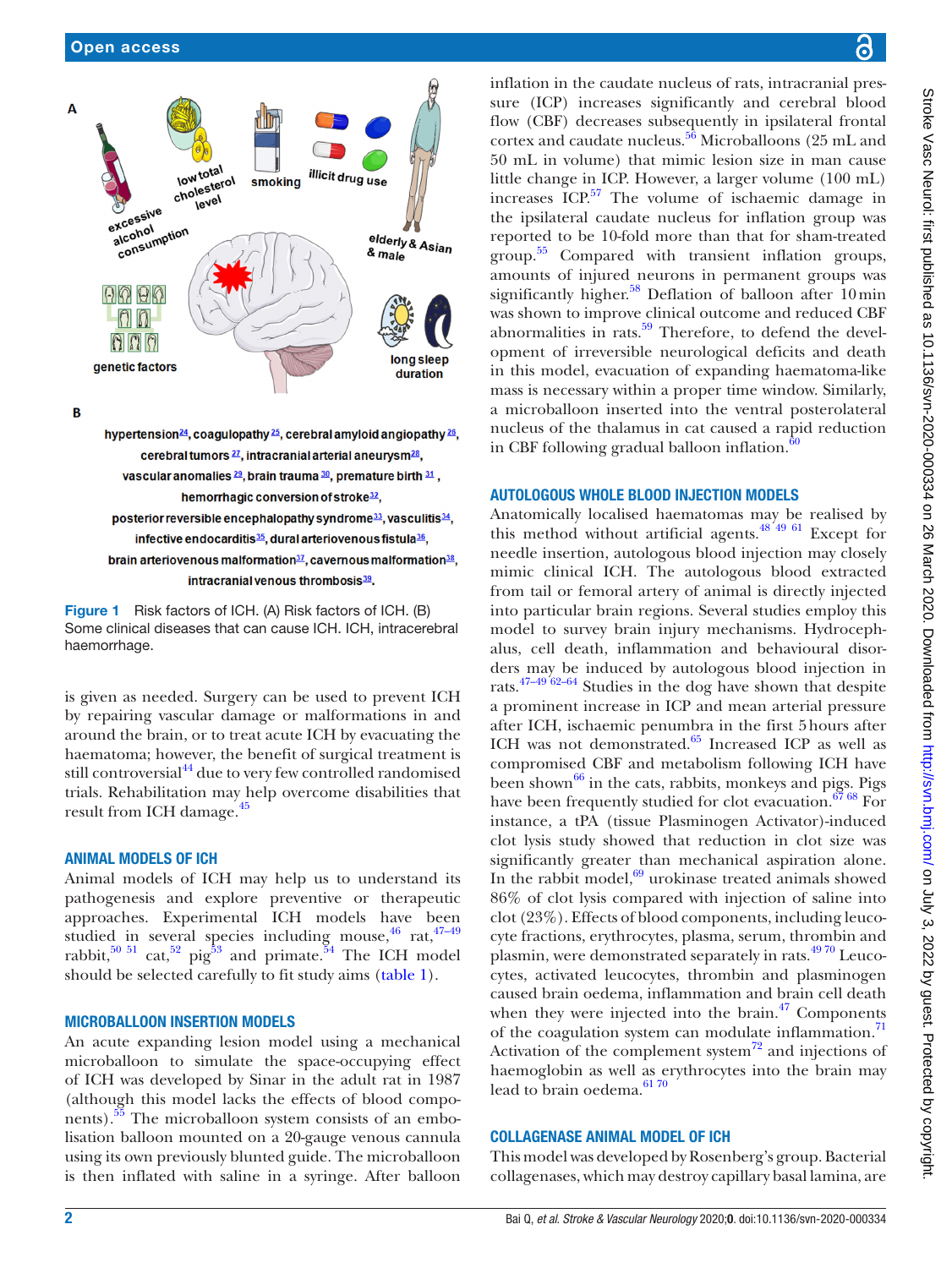<span id="page-2-0"></span>

| Animal models of ICH<br>Table 1                                  |                                                                                                                                                                                              |                                                                                                                                                                                                                                                                                      |                 |
|------------------------------------------------------------------|----------------------------------------------------------------------------------------------------------------------------------------------------------------------------------------------|--------------------------------------------------------------------------------------------------------------------------------------------------------------------------------------------------------------------------------------------------------------------------------------|-----------------|
| <b>Mediators of injury</b>                                       | <b>Advantages</b>                                                                                                                                                                            | <b>Disadvantages</b>                                                                                                                                                                                                                                                                 | <b>Citation</b> |
| Microballoon                                                     | Microballoon model successfully in producing<br>an effective brain lesionwithreduction in<br>cerebral blood flow and an increase in<br>intracranial pressure at the site of damage.          | Fails to address the potential effects of blood<br>and subsequent substances released by the<br>clot formation.                                                                                                                                                                      | $55 - 60$       |
| Autologous whole<br>blood                                        | The autologous blood injection model<br>providesa sterile system without exogenous<br>proteins, a good way to investigate the natural<br>coagulation and inflammation pathways after<br>ICH. | The amount of blood injected into the brain is $47-4961-72$<br>significantly higher than other mediators, there<br>is always a risk of blood disruption in the<br>subarachnoid and ventricular spaces.                                                                               |                 |
| Collagenase                                                      | Collagenase injection model offers an<br>easier procedure and a highly reproducible<br>haemorrhage.                                                                                          | The bacterial collagenase can introduce<br>a significant inflammatory reaction to<br>affect investigation of innate inflammatory<br>responses; Disrupted BBB could unnaturally<br>facilitate drugaccess to the brain during<br>pharmacological (eg, neuroprotection)<br>experiments. | 62 64 73 - 77   |
| Thrombin                                                         | This model has been used to study the<br>mechanisms of thrombin toxicity that cause<br>neuroinflammation and cell death                                                                      | This model provides minimal utility beyond<br>thrombin toxicity research.                                                                                                                                                                                                            | 47 78 - 80      |
| Hypertensive stroke<br>models                                    | This model has been used to study the<br>mechanisms of thrombin toxicity to study<br>the mechanism of brain injury following<br>hypertensive ICH.                                            | The disadvantage of this model is that brain<br>lesions are unpredictable with regard to size<br>and location.                                                                                                                                                                       | $81 - 83$       |
| Periventricular<br>/intraventricular<br>haemorrhage<br>(PVH/IVH) | This model mimics the hydrocephalus<br>following PVH/IVH in prematurely born<br>infants, it provides an opportunity to study<br>mechanisms of cellular injury after PVH/IVH.                 | This model provides minimal utility other than<br>PVH/IVH.                                                                                                                                                                                                                           | 30 46 84 - 92   |

BBB, blood brain barrier.

injected into basal ganglia to induce ICH.<sup>73</sup> 74 Reproducible haemorrhage without significant blood leakage along the needle track mimics spontaneous ICH. Following ICH induced by collagenase in rats, behavioural improvement is rapid but incomplete at 3 weeks, accompanied by resolution of the oedema. $62$  This model is also used to study treatment following ICH.<sup>73-77</sup> Compared with autologous blood injection model and venous haemorrhage model by avulsion of cerebral surface vessels, collagenase model introduces exogenous protein that may cause more inflammatory reactions.<sup>64</sup> Addition of heparin to collagenase injection enhances the inflammation in rat brain. $62$  From an anatomical perspective, the extent of brain injury is more consistent for collagenase than other models. However, from a biological perspective, it is the most artificial. In addition, compared with other models, inflammation and cell death begin earlier. Collagenase induces a haematoma, and may cause cell damage directly and rapidly. Thus, the model has distinct differences from ICH in the clinical setting and the autologous bloodinjection model.

#### Thrombin model of ICH

Thrombin toxicity activates microglia and promotes cytokine production that causes neuroinflammation and cell death. Thrombin released from haematoma is a main contributor to secondary brain damage in acute ICH[.47 78](#page-5-37) Intraventricular injection of thrombin causes significant hydrocephalus, ventricular wall damage and periventricular blood–brain barrier (BBB) disruption.<sup>[79](#page-6-9)</sup> Intrastriatal thrombin injection that impairs neurogenesis and spatial memory function is partly mediated by inflammation, which is characterised by the activation of CD68 positive microglia/macrophages. $\frac{80}{30}$  This model has been used to study the mechanisms of thrombin toxicity that cause neuroinflammation and cell death.<sup>78 80</sup> A disadvantage of this model is that it provides minimal utility beyond thrombin toxicity research.

# Hypertensive stroke models

Hypertension is the most common risk factor for ICH. Hypertension also induces changes in the walls of small vessels in the brain leading to rupture, which make the blood bleed into the brain parenchyma. To understand the effect of hypertension induced haemorrhage and to develop treatment for it, several animal models have been developed.<sup>81</sup> Renovascular hypertension may be induced by renal artery constriction. By means of ring-shaped silver clips, roots of both renal arteries are constricted. $82$  The rate of stable hypertension was 100% and the incidence of spontaneous stroke including ICH and brain infarct was  $61.8\%$  at 40 weeks after renal artery constriction.<sup>[82](#page-6-12)</sup> Furthermore, the induced hypertension is not dependent on renin, brain angiotensin and perhaps circulating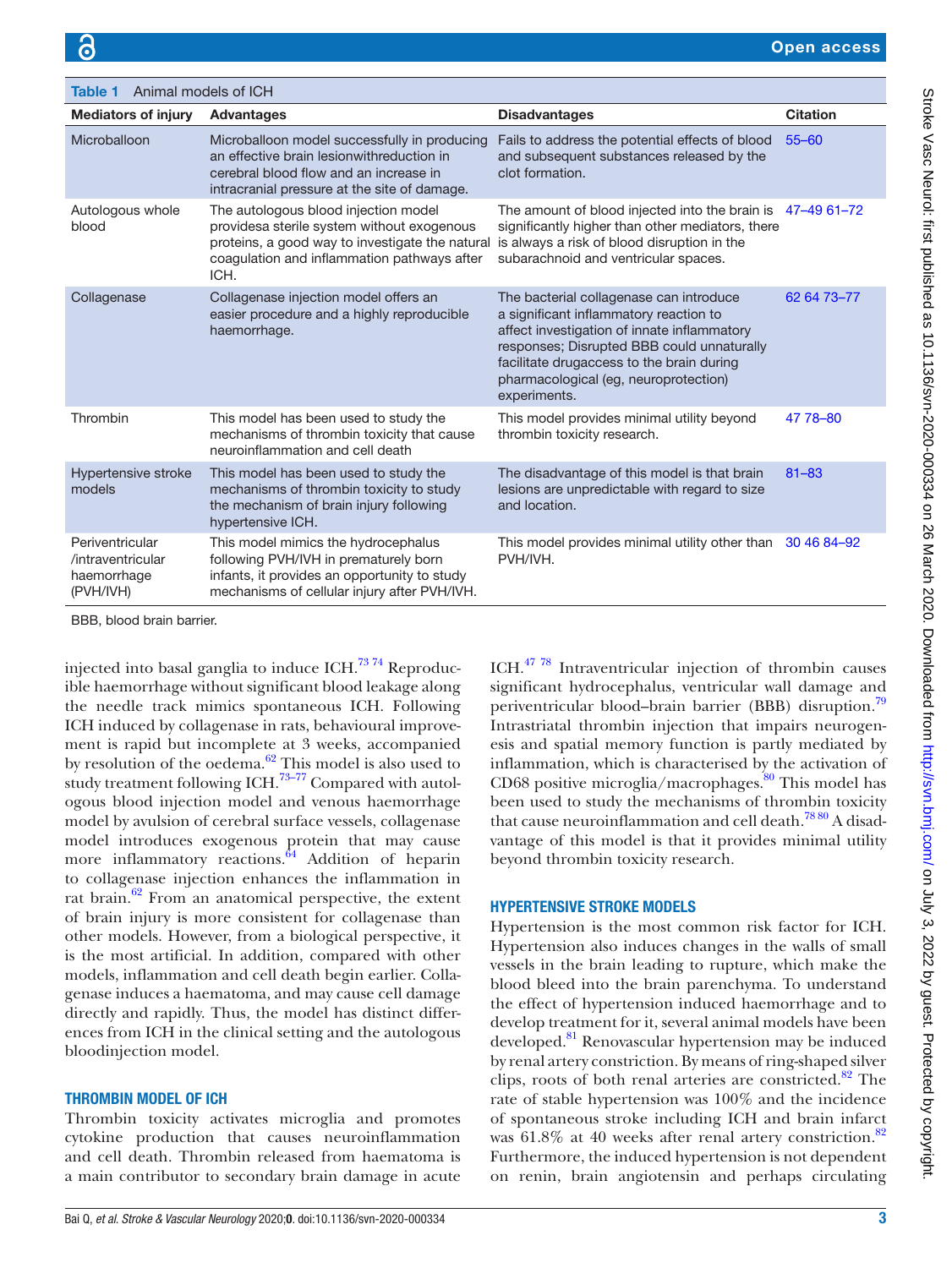# Open access

vasopressin[.81](#page-6-6) Stroke prone spontaneously hypertensive rats may also develop cerebral haemorrhage as well as cerebral infarct.<sup>83</sup> The brain lesions in this model include old and fresh cerebral haemorrhage and infarcts with or without subarachnoid effusion. These models simulate hypertensive ICH in humans and offer the chance to study the mechanism of brain injury following hypertensive ICH. The disadvantage is that brain lesions are unpredictable with regard to size and location.

### Models of neonatal periventricular/intraventricular **HAEMORRHAGE**

Periventricular/intraventricular haemorrhage (PVH/ IVH) occurs most commonly in premature infants of  $24-30$  weeks gestation.<sup>30</sup> The mechanisms of germinal matrix (GM) haemorrhage have been illustrated in immature animals, including cats, dogs, rabbits and sheep. Fluctuations in arterial and venous blood pressure can cause PVH. $^{84}$  In prematurely born rabbits (27–30) days gestation), IVH may be induced by glycerol to create intracranial hypotension. $85\frac{86}{1}$  In a newborn beagle model, injection of phenylephrine hydrochloride intravenously induces hypertension which can cause IVH.<sup>87</sup> Intraventricular injection of blood in dog has been employed to explore the influence of acute ventricular expansion on adjacent blood flow patterns[.88](#page-6-17) Dog models may be employed to survey risk factors for PVH/IVH.<sup>84</sup> Unlike those seen in humans, superficial foci of bleeding may be induced in neonatal hypoxia mouse model.<sup>89</sup> However, these researches are related to physiological and anatomical characteristics that allow occurrence of PVH/IVH, but not the tissue reactions. By injection of autologous whole blood into periventricular tissue including GM and striatum, we developed a novel PVH/IVH model in newborn mice[.46](#page-5-36) Haematoma expanded into the ventricles in most mice, which mimics GM haemorrhage in humans at 24–28 weeks gestation age. Therefore, according to imaging research in premature human infants, this model mimics grade  $III/IV$  PVH/IVH.<sup>90</sup> This model provides an opportunity to study mechanisms of cellular injury after PVH/IVH. By injection of blood into the ventricles of the 7-day-old rats, posthaemorrhagic hydrocephalus may be induced. $91$  It mimics the hydrocephalus following PVH/ IVH in prematurely born infants.<sup>9</sup>

#### Other animal models of ICH

In addition to the above-mentioned ICH animal models, others have also been developed. Cortical vessel avulsion by tearing the pia can cause mixed brain damage including ischaemic and haemorrhagic. $64$  Cortical vessel avulsion causes ischaemic infarction and haemorrhage. Therefore, it is not a simple ischaemic stroke model,  $\frac{93}{94}$ but an ischaemia and haemorrhagic mixed model just like traumatic cortical laceration. Additionally, haemorrhage related to shaking injury in the 6-day-old rats has been studied as a model of child abuse.<sup>95</sup> Some forms of traumatic brain injury also cause bleeding into the brain

parenchyma.<sup>96–98</sup> None of the above-mentioned ICH models completely reproduce the brain injury response following human ICH. However, these models have significantly contributed to the overall knowledge of the pathophysiology of human ICH including oedema, inflammation, cell death, brain damage, compromised CBF and metabolism as well as pathogenesis.

#### PATHOPHYSIOLOGY OF BRAIN DAMAGE AFTER ICH

ICH causes brain damage through multiple mechanisms.

- 1. Mechanical injury of brain: Mechanical injury of brain tissue may be induced by the expanding haematoma,[29 56](#page-5-19) and mechanical and chemical factors may reduce local CBF around the haematoma.<sup>56</sup> Raised ICP and distortion of the microvasculature contribute to oedema and secondary brain damage. $56$  As cerebral oedema develops, ICP increases and cerebral perfusion pressure declines.<sup>[56](#page-5-43)</sup> In this regard, ICH has similarities to ischaemic stroke particularly in the penumbra region that surrounds the haematoma.<sup>99 100</sup> If the haematoma is large and secondary infarction follows, the surrounding tissue may become necrotic.<sup>101</sup>
- 2. Complex immune and inflammatory cascades: Thrombin and plasmin are potentially toxic in the first day following ICH. $^{102}$  Local ischaemia, release of toxins by blood breakdown products, release of iron, $103$  proteolytic enzymes or inflammation involving chemokines, cytokines and leucocytes all contribute to delayed damage. $47\frac{62-64}{20\frac{75}{20}}\frac{102}{204}\frac{105}{105}$  Degenerating erythrocytes and fragmented nuclear debris may be observed after 24hours. Two to three days after ICH, erythrocytes begin to break down, and haemoglobin is released. Hemosiderin is evident in macrophages as early as 3 days after the bleed.<sup>[106](#page-6-29)</sup> Iron-dependent formation of oxidising agents results in brain damage.<sup>70 107</sup> Damaged brain cells, reactive microglia/macrophages and neutrophils produce reactive oxygen species (ROS) that cause brain cell damage following ICH.[29 108](#page-5-19) Moreover, chemotactic factors, including thrombin, are released from blood clot and damaged brain after ICH. $^{109}$  $^{109}$  $^{109}$  The transit of leucocytes from blood vessels into the insulted brain may be prompted by thrombin.<sup>110</sup> Neutrophil infiltration and reactive glial changes including astrocyte activation and microglia reaction in the brain adjacent to the haematoma are obvious at 2–3 days after ICH.<sup>108 111-113</sup> Secondary brain damage may be caused by activated leukocytes through liberating cytokines, ROS, NO, matrix metalloproteinases (MMPs) and other proteases.[114 115](#page-6-34) Large clots degrade very slowly because the macrophage ingestion of debris takes place only in the periphery of haematoma. For months after clot resolution, residual hemosiderin and mineralisation may be detected along the haematoma cavity. In IVH, blood debris may obstruct the cerebral aqueduct and cause hydrocephalus.<sup>[41 116](#page-5-31)</sup> The transition of proteolytic enzymes from plasma into the brain parenchyma, including thrombin, plasmin and complement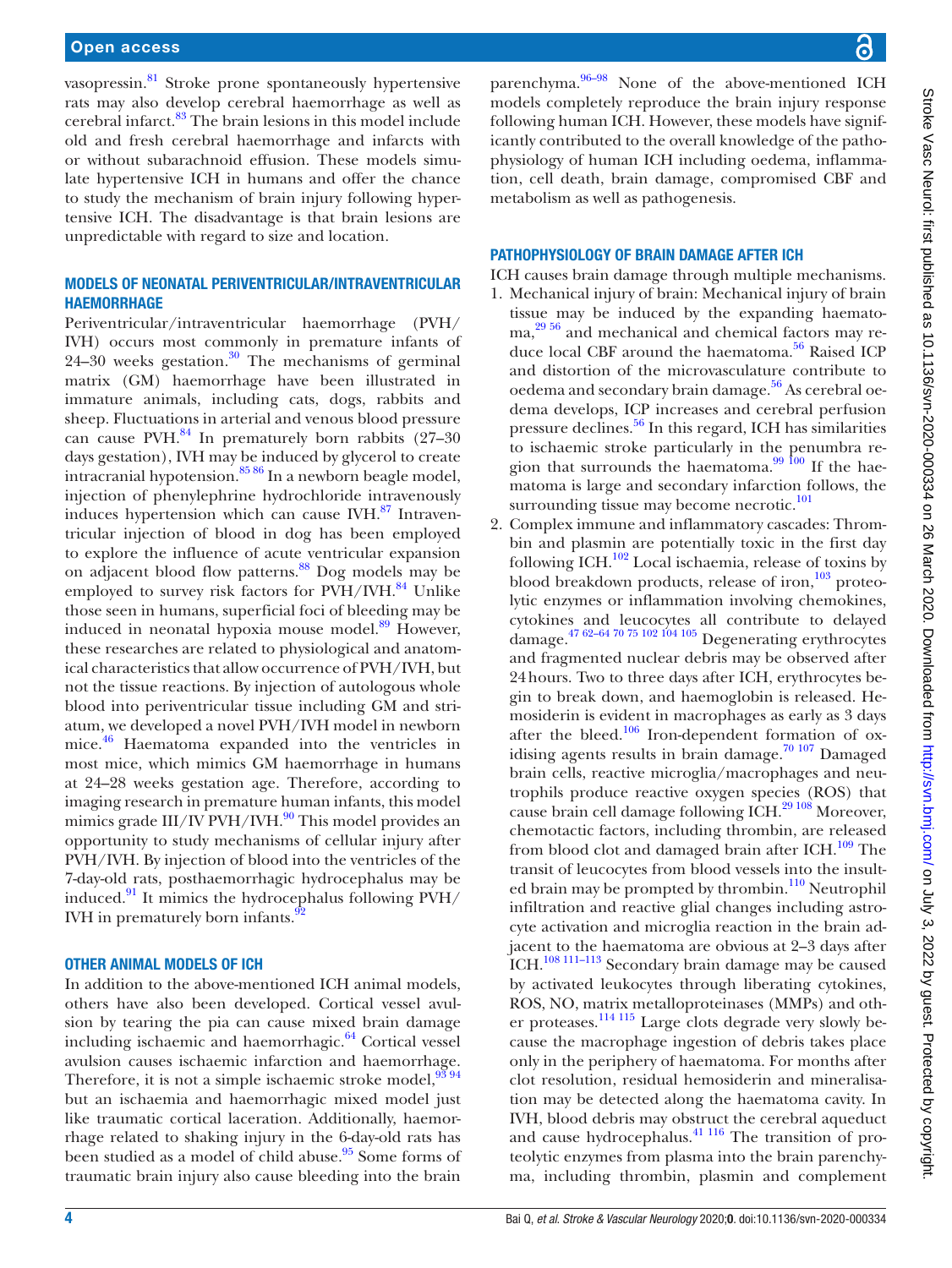

<span id="page-4-9"></span>Figure 2 In the earliest stage of ICH, the primary injury causes blood products (Fe2+, Hb, thrombin) to leak into the damage area to activate microglia/macrophages to express high levels of IL-6, IL-1β, TNFα, GM-CSF, INFγ, ROS, RNS, CCLs, HO-1 and MMPs. These changes extend the brain damage such as brain oedema, cell death, blood–brain barrier disruption and neurological deficits. CCLs, chemokines subfamilies; GM-CSF, granulocytemacrophage colony stimulating factor; Hb, haemoglobin; HO-1, heme oxygenase-1; INFγ, interferon-γ; MMPs, matrix metalloproteinases; RNS, reactive nitrogen species; ROS, reactive oxygen species; TNFα, tumour necrosis factorα.

proteins, may exacerbate ICH injury.<sup>117</sup> MMPs are proteolytic enzymes with relative specificity for components of the extracellular matrix. Following brain injury MMPs, such as MMP-3 and MMP-9, are produced by infiltrating inflammatory cells, microglia and astrog-lia.<sup>118</sup> Plasmin can promote the activity of MMPs.<sup>[119 120](#page-6-37)</sup> MMPs may injure directly by processing death molecules (eg, FasL), disrupting myelin and perpetuating inflammation $\frac{119}{120}$  ([figure](#page-4-9) 2). This could also occur after ischaemia because large molecular weight proteins, including plasminogen and prothrombin, may penetrate the BBB.<sup>[121–124](#page-6-38)</sup> They may contribute to brain  $oedema^{102}$  125 (eg, albumin), cellular necrosis (eg, thrombin and plasmin) and inflammation<sup>[47](#page-5-37)</sup> (eg, complement).

3. Beneficialfactors: The proinflammatory microglia/ macrophages play an important role in the early stages after ICH. However, increasing evidence indicates that the regulatory microglia/macrophages with potential

reparative and anti-inflammatory roles in the later phase of ICH can resorb haematoma and resolve oedema, contributing to improved white matter integrity, repair and functional recovery.<sup>126 127</sup> A recent study provesastrocytic-derived humanin could act as a beneficial factor in promoting a phagocytic/reparative phenotype.[128](#page-7-1)

# **CONCLUSION**

Despite great advances in ischaemia stroke, no prominent improvement in the morbidity and mortality after ICH have been realised. The current understanding of ICH is still limited, and the models do not completely mirror the human condition. Novel effective modelling is required to mimic spontaneous ICH in humans and allow for effective studies on mechanisms and treatment of haematoma expansion and secondary brain injury.

Contributors QB and ZS wrote the first manuscript and QB drew the images; YL and RZ searched and organised the papers; VWY edited the manuscript; MX supervised the project.

Funding The authors acknowledge operating grant support from the National Natural Science Foundation of China (grants no: 81870942, 81471174 and 81520108011), National Key Research and Development ProgramProgramme of China (grant no: 2018YFC1312200) and Innovation Scientists and Technicians Troop Constructions Projects of Henan Province of China (for MX); and from the Canadian Institutes of Health Sciences (VWY).

Competing interests None declared.

Patient consent for publication Not required.

Provenance and peer review Commissioned; externally peer reviewed.

**Open access** This is an open access article distributed in accordance with the Creative Commons Attribution Non Commercial (CC BY-NC 4.0) license, which permits others to distribute, remix, adapt, build upon this work non-commercially, and license their derivative works on different terms, provided the original work is properly cited, appropriate credit is given, any changes made indicated, and the use is non-commercial. See: [http://creativecommons.org/licenses/by-nc/4.0/.](http://creativecommons.org/licenses/by-nc/4.0/)

#### ORCID iD

Qian Bai<http://orcid.org/0000-0002-0196-8131>

#### <span id="page-4-0"></span>**References**

- 1 Cordonnier C, Demchuk A, Ziai W, *et al*. Intracerebral haemorrhage: current approaches to acute management. *[Lancet](http://dx.doi.org/10.1016/S0140-6736(18)31878-6)* 2018;392:1257–68.
- <span id="page-4-1"></span>Gorelick PB. The global burden of stroke: persistent and disabling. *[Lancet Neurology](http://dx.doi.org/10.1016/S1474-4422(19)30030-4)* 2019;18:417–8.
- <span id="page-4-2"></span>3 Tao C, Hu X, Li H, *et al*. White matter injury after intracerebral hemorrhage: pathophysiology and therapeutic strategies. *[Front](http://dx.doi.org/10.3389/fnhum.2017.00422)  [Hum Neurosci](http://dx.doi.org/10.3389/fnhum.2017.00422)* 2017;11:422.
- <span id="page-4-3"></span>4 Keep RF, Zhou N, Xiang J, *et al*. Vascular disruption and blood– brain barrier dysfunction in intracerebral hemorrhage. *[Fluids Barriers](http://dx.doi.org/10.1186/2045-8118-11-18)  [CNS](http://dx.doi.org/10.1186/2045-8118-11-18)* 2014;11:18.
- <span id="page-4-4"></span>5 Bai Q, Xue M, Yong VW. Microglia and macrophage phenotypes in intracerebral haemorrhage injury: therapeutic opportunities. *[Brain](http://dx.doi.org/10.1093/brain/awz393)* 2020. doi:10.1093/brain/awz393. [Epub ahead of print: 09 Jan 2020].
- <span id="page-4-5"></span>6 An SJ, Kim TJ, Yoon B-W. Epidemiology, risk factors, and clinical features of intracerebral hemorrhage: an update. *[J Stroke](http://dx.doi.org/10.5853/jos.2016.00864)* 2017;19:3–10.
- <span id="page-4-6"></span>7 Wilson D, Adams ME, Robertson F, *et al*. Investigating intracerebral haemorrhage. *[BMJ](http://dx.doi.org/10.1136/bmj.h2484)* 2015;350:h2484.
- <span id="page-4-7"></span>8 Joundi RA, Martino R, Saposnik G, *et al*. Dysphagia screening after intracerebral hemorrhage. *Stroke* 2017;1747493017729265.
- <span id="page-4-8"></span>9 Planton M, Raposo N, Danet L, *et al*. Impact of spontaneous intracerebral hemorrhage on cognitive functioning: an update. *[Rev](http://dx.doi.org/10.1016/j.neurol.2017.06.010)  [Neurol](http://dx.doi.org/10.1016/j.neurol.2017.06.010)* 2017;173:481–9.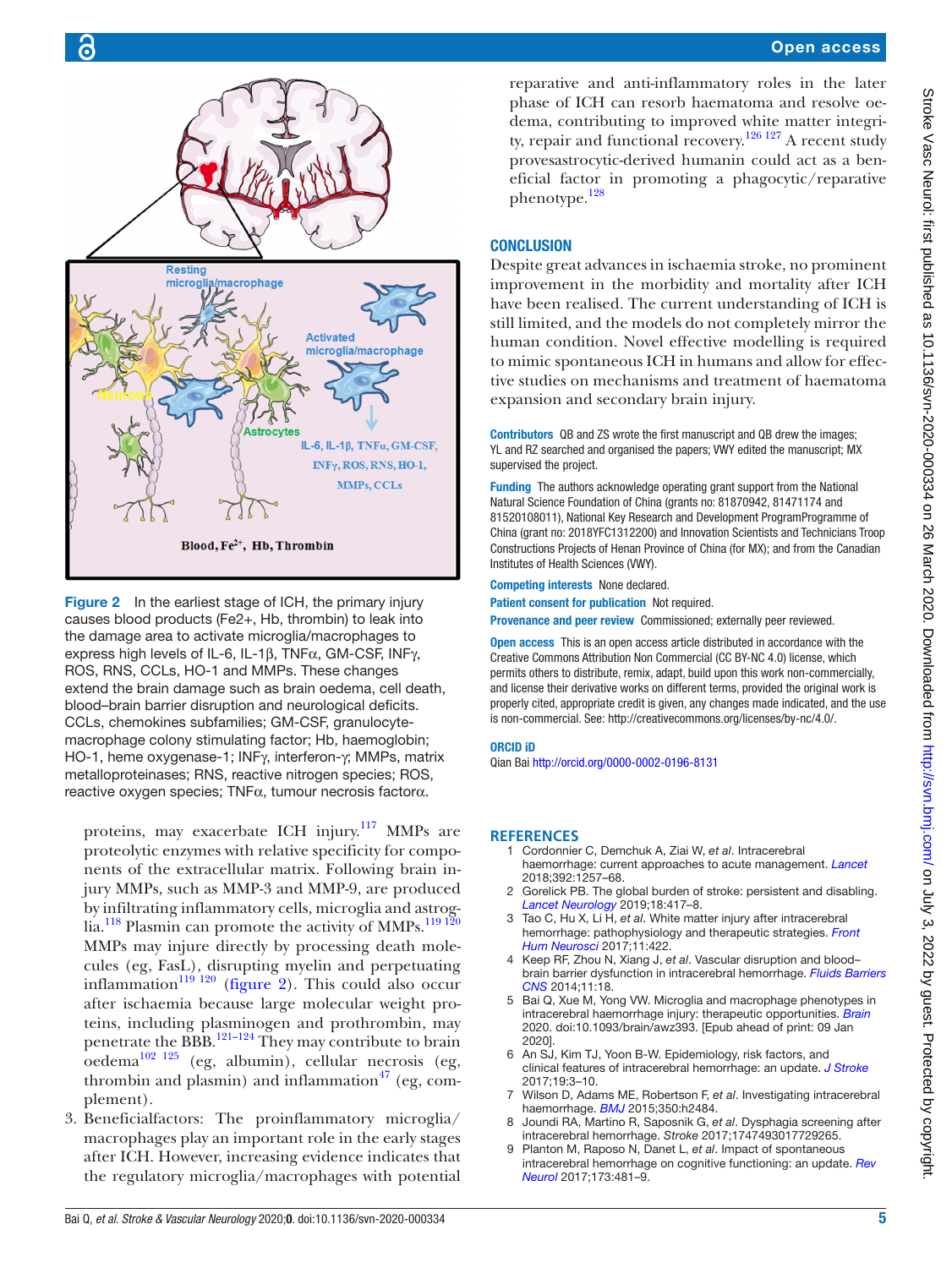# Open access

- <span id="page-5-0"></span>10 Stern-Nezer S, Eyngorn I, Mlynash M, *et al*. Depression one year after hemorrhagic stroke is associated with late worsening of outcomes. *[NeuroRehabilitation](http://dx.doi.org/10.3233/NRE-171470)* 2017;41:179–87.
- <span id="page-5-1"></span>11 Ghougassian DF, Beran RG. Facial pain as a presenting feature of intracerebral haemorrhage. *[Journal of Clinical Neuroscience](http://dx.doi.org/10.1054/jocn.1999.0236)* 2000;7:343–5.
- <span id="page-5-2"></span>12 Raison JS, Bourbotte G, Baum TP, *et al*. [Primary brain stem hemorrhage: retrospective study of 25 cases]. *[Rev Neurol](http://dx.doi.org/10.1016/j.neurol.2007.07.002)* 2008;164:225–32.
- <span id="page-5-3"></span>13 Mayo NE, Neville D, Kirkland S, *et al*. Hospitalization and casefatality rates for stroke in Canada from 1982 through 1991. The Canadian Collaborative Study group of stroke hospitalizations. *[Stroke](http://dx.doi.org/10.1161/01.str.27.7.1215)* 1996;27:1215–20.
- <span id="page-5-4"></span>14 Charidimou A, Morotti A, Valenti R, *et al*. Journal Club: time trends in incidence, case fatality, and mortality of intracerebral hemorrhage: table. *[Neurology](http://dx.doi.org/10.1212/WNL.0000000000002678)* 2016;86:e206–9.
- <span id="page-5-5"></span>15 Roquer J, Rodríguez-Campello A, Jiménez-Conde J, *et al*. Sex-Related differences in primary intracerebral hemorrhage. *[Neurology](http://dx.doi.org/10.1212/WNL.0000000000002792)* 2016;87:257–62.
- <span id="page-5-6"></span>16 Chen C-J, Ding D, Ironside N, *et al*. Cigarette smoking history and functional outcomes after spontaneous intracerebral hemorrhage. *[Stroke](http://dx.doi.org/10.1161/STROKEAHA.118.023580)* 2019;50:588–94.
- <span id="page-5-7"></span>17 Chen C-J, Brown WM, Moomaw CJ, *et al*. Alcohol use and risk of intracerebral hemorrhage. *[Neurology](http://dx.doi.org/10.1212/WNL.0000000000003952)* 2017;88:2043–51.
- <span id="page-5-8"></span>18 Mustanoja S, Strbian D, Putaala J, *et al*. Association of prestroke statin use and lipid levels with outcome of intracerebral hemorrhage. *[Stroke](http://dx.doi.org/10.1161/STROKEAHA.113.001829)* 2013;44:2330–2.
- <span id="page-5-9"></span>19 Kim TJ, Kim CK, Kim Y, *et al*. Prolonged sleep increases the risk of intracerebral haemorrhage: a nationwide case−control study. *[Eur J](http://dx.doi.org/10.1111/ene.12978)  [Neurol](http://dx.doi.org/10.1111/ene.12978)* 2016;23:1036–43.
- <span id="page-5-10"></span>20 Almaghrabi TS, McDonald MM, Cai C, *et al*. Cocaine use is associated with more rapid clot formation and weaker clot strength in acute stroke patients. *[Int J Cerebrovasc Dis Stroke](http://www.ncbi.nlm.nih.gov/pubmed/31681912)* 2019;2.
- <span id="page-5-11"></span>21 van Asch CJJ, Luitse MJA, Rinkel GJE, *et al*. Incidence, case fatality, and functional outcome of intracerebral haemorrhage over time, according to age, sex, and ethnic origin: a systematic review and meta-analysis. *[Lancet Neurol](http://dx.doi.org/10.1016/S1474-4422(09)70340-0)* 2010;9:167–76.
- <span id="page-5-12"></span>22 Carpenter AM, Singh IP, Gandhi CD, *et al*. Genetic risk factors for spontaneous intracerebral haemorrhage. *[Nat Rev Neurol](http://dx.doi.org/10.1038/nrneurol.2015.226)* 2016;12:40–9.
- <span id="page-5-13"></span>23 Li W, Jin C, Vaidya A, *et al*. Blood pressure trajectories and the risk of intracerebral hemorrhage and cerebral infarction. *[Hypertension](http://dx.doi.org/10.1161/HYPERTENSIONAHA.117.09479)* 2017;70:508–14.
- <span id="page-5-14"></span>24 Bertram M, Bonsanto M, Hacke W, *et al*. Managing the therapeutic dilemma: patients with spontaneous intracerebral hemorrhage and urgent need for anticoagulation. *[J Neurol](http://dx.doi.org/10.1007/s004150050565)* 2000;247:209–14.
- <span id="page-5-15"></span>25 Tomonaga M. Cerebral amyloid angiopathy in the elderly. *[J Am](http://dx.doi.org/10.1111/j.1532-5415.1981.tb01757.x)  [Geriatr Soc](http://dx.doi.org/10.1111/j.1532-5415.1981.tb01757.x)* 1981;29:151–7.
- <span id="page-5-16"></span>26 Aygun N, Masaryk TJ. Diagnostic imaging for intracerebral hemorrhage. *[Neurosurg Clin N Am](http://dx.doi.org/10.1016/S1042-3680(02)00009-8)* 2002;13:313–34.
- <span id="page-5-17"></span>27 Navratil O, Duris K, Juran V, *et al*. Middle cerebral artery aneurysms with intracerebral hematoma—the impact of side and volume on final outcome. *[Acta Neurochir](http://dx.doi.org/10.1007/s00701-016-3070-3)* 2017;159:543–7.
- <span id="page-5-18"></span>28 Woo D, Broderick JP. Spontaneous intracerebral hemorrhage: epidemiology and clinical presentation. *[Neurosurg Clin N Am](http://dx.doi.org/10.1016/S1042-3680(02)00011-6)* 2002;13:265–79.
- <span id="page-5-19"></span>29 Garcia JH, Ho KL, Caccamo DV. Intracerebral hemorrhage: pathology of selected topics.. In: Kase CS, Caplan LR, eds. *Intracerebral hemorrhage*. Boston: Butterworth-Heinemann, 1994: 45–72.
- <span id="page-5-20"></span>30 Volpe JJ. *Neurology of the newborn*. 4th edn. Philadelphia: W.B. Saunders, 2001.
- <span id="page-5-21"></span>31 Marsh EB, Llinas RH, Hillis AE, *et al*. Hemorrhagic transformation in patients with acute ischaemic stroke and an indication for anticoagulation. *[Eur J Neurol](http://dx.doi.org/10.1111/ene.12126)* 2013;20:962–7.
- <span id="page-5-22"></span>32 Sharma A, Whitesell RT, Moran KJ. Imaging pattern of intracranial hemorrhage in the setting of posterior reversible encephalopathy syndrome. *[Neuroradiology](http://dx.doi.org/10.1007/s00234-009-0632-6)* 2010;52:855–63.
- <span id="page-5-23"></span>33 Esfahani NZ, Anderson DM, Pieper C, *et al*. Intracerebral hemorrhage after IV tPA for stroke as early symptom of ANCAassociated vasculitis. *[eNeurologicalSci](http://dx.doi.org/10.1016/j.ensci.2017.08.004)* 2017;9:1–2.
- <span id="page-5-24"></span>34 Salaun E, Touil A, Hubert S, *et al*. Intracranial haemorrhage in infective endocarditis. *[Arch Cardiovasc Dis](http://dx.doi.org/10.1016/j.acvd.2018.03.009)* 2018;111:712–21.
- <span id="page-5-25"></span>35 Murthy SB, Merkler AE, Omran SS, *et al*. Outcomes after intracerebral hemorrhage from arteriovenous malformations. *[Neurology](http://dx.doi.org/10.1212/WNL.0000000000003935)* 2017;88:1882–8.
- <span id="page-5-26"></span>36 Kim H, Nelson J, Krings T, *et al*. Hemorrhage rates from brain arteriovenous malformation in patients with hereditary hemorrhagic telangiectasia. *[Stroke](http://dx.doi.org/10.1161/STROKEAHA.114.007367)* 2015;46:1362–4.
- <span id="page-5-27"></span>37 Flemming KD, Brown RD, Link MJ. Seasonal variation in hemorrhage and focal neurologic deficit due to intracerebral cavernous malformations. *[J Clin Neurosci](http://dx.doi.org/10.1016/j.jocn.2015.01.007)* 2015;22:969–71.
- <span id="page-5-28"></span>38 Shakibajahromi B, Borhani‐Haghighi A, Ghaedian M, *et al*. Early, delayed, and expanded intracranial hemorrhage in cerebral venous thrombosis. *[Acta Neurol Scand](http://dx.doi.org/10.1111/ane.13164)* 2019;140:435–42.
- <span id="page-5-29"></span>39 Gulati S, Solheim O, Carlsen SM, *et al*. Risk of intracranial hemorrhage (rich) in users of oral antithrombotic drugs: nationwide pharmacoepidemiological study. *[PLoS One](http://dx.doi.org/10.1371/journal.pone.0202575)* 2018;13:e0202575.
- <span id="page-5-30"></span>40 Qureshi AI, Tuhrim S, Broderick JP, *et al*. Spontaneous intracerebral hemorrhage. *[N Engl J Med](http://dx.doi.org/10.1056/NEJM200105103441907)* 2001;344:1450–60.
- <span id="page-5-31"></span>41 Dastur CK, Yu W. Current management of spontaneous intracerebral haemorrhage. *[BMJ](http://dx.doi.org/10.1136/svn-2016-000047)* 2017;2:21–9.
- <span id="page-5-32"></span>42 Appleton JP, Sprigg N, Bath PM. Blood pressure management in acute stroke. *[BMJ](http://dx.doi.org/10.1136/svn-2016-000020)* 2016;1:72–82.
- <span id="page-5-33"></span>43 Lindsberg PJ, Roine RO. Hyperglycemia in acute stroke. *[Stroke](http://dx.doi.org/10.1161/01.STR.0000115297.92132.84)* 2004;35:363–4.
- <span id="page-5-34"></span>44 Fernandes HM, Gregson B, Siddique S, *et al*. Surgery in intracerebral hemorrhage. The uncertainty continues. *[Stroke](http://dx.doi.org/10.1161/01.str.31.10.2511)* 2000;31:2511–6.
- <span id="page-5-35"></span>45 Kelly PJ, Furie KL, Shafqat S, *et al*. Functional recovery following rehabilitation after hemorrhagic and ischemic stroke. *[Arch Phys](http://dx.doi.org/10.1016/s0003-9993(03)00040-6)  [Med Rehabil](http://dx.doi.org/10.1016/s0003-9993(03)00040-6)* 2003;84:968–72.
- <span id="page-5-36"></span>46 Xue M, Balasubramaniam J, Buist RJ, *et al*. Periventricular/ Intraventricular hemorrhage in neonatal mouse cerebrum. *[J](http://dx.doi.org/10.1093/jnen/62.11.1154)  [Neuropathol Exp Neurol](http://dx.doi.org/10.1093/jnen/62.11.1154)* 2003;62:1154–65.
- <span id="page-5-37"></span>47 Xue M, Del Bigio MR. Acute tissue damage after injections of thrombin and plasmin into rat striatum. *[Stroke](http://dx.doi.org/10.1161/hs0901.095408)* 2001;32:2164–9.
- <span id="page-5-48"></span>48 Xue M, Del Bigio MR. Intracerebral injection of autologous whole blood in rats: time course of inflammation and cell death. *[Neurosci](http://dx.doi.org/10.1016/S0304-3940(00)00971-X)  [Lett](http://dx.doi.org/10.1016/S0304-3940(00)00971-X)* 2000;283:230–2.
- <span id="page-5-49"></span>49 Xue M, Del Bigio MR. Intracortical hemorrhage injury in rats : relationship between blood fractions and brain cell death. *[Stroke](http://dx.doi.org/10.1161/01.str.31.7.1721)* 2000;31:1721–7.
- <span id="page-5-38"></span>50 Kagan A, Harris BR, Winkelstein W, *et al*. Epidemiologic studies of coronary heart disease and stroke in Japanese men living in Japan, Hawaii and California: demographic, physical, dietary and biochemical characteristics. *[J Chronic Dis](http://dx.doi.org/10.1016/0021-9681(74)90014-9)* 1974;27:345–64.
- 51 Kaufman HH, Pruessner JL, Bernstein DP, *et al*. A rabbit model of intracerebral hematoma. *[Acta Neuropathol](http://dx.doi.org/10.1007/BF00687015)* 1985;65:318–21.
- <span id="page-5-39"></span>52 Kobari M, Gotoh F, Tomita M, *et al*. Bilateral hemispheric reduction of cerebral blood volume and blood flow immediately after experimental cerebral hemorrhage in cats. *[Stroke](http://dx.doi.org/10.1161/01.STR.19.8.991)* 1988;19:991–6.
- <span id="page-5-40"></span>53 Wagner KR, Xi G, Hua Y, *et al*. Ultra-early clot aspiration after lysis with tissue plasminogen activator in a porcine model of intracerebral hemorrhage: edema reduction and blood-brain barrier protection. *[J Neurosurg](http://dx.doi.org/10.3171/jns.1999.90.3.0491)* 1999;90:491–8.
- <span id="page-5-41"></span>54 Bullock R, Brock-Utne J, van Dellen J, *et al*. Intracerebral hemorrhage in a primate model: effect on regional cerebral blood flow. *[Surg Neurol](http://dx.doi.org/10.1016/0090-3019(88)90065-1)* 1988;29:101–7.
- <span id="page-5-42"></span>55 Sinar EJ, Mendelow AD, Graham DI, *et al*. Experimental intracerebral hemorrhage: effects of a temporary mass lesion. *[J](http://dx.doi.org/10.3171/jns.1987.66.4.0568)  [Neurosurg](http://dx.doi.org/10.3171/jns.1987.66.4.0568)* 1987;66:568–76.
- <span id="page-5-43"></span>56 Kingman TA, Mendelow AD, Graham DI, *et al*. Experimental intracerebral mass: time-related effects on local cerebral blood flow. *[J Neurosurg](http://dx.doi.org/10.3171/jns.1987.67.5.0732)* 1987;67:732–8.
- <span id="page-5-44"></span>57 Kingman TA, Mendelow AD, Graham DI, *et al*. Experimental intracerebral mass: description of model, intracranial pressure changes and neuropathology. *[J Neuropathol Exp Neurol](http://dx.doi.org/10.1097/00005072-198803000-00005)* 1988;47:128–37.
- <span id="page-5-45"></span>58 Lopez Valdes E, Hernandez Lain A, Calandre L, *et al*. Time window for clinical effectiveness of mass evacuation in a rat balloon model mimicking an intraparenchymatous hematoma. *[J Neurol Sci](http://dx.doi.org/10.1016/S0022-510X(99)00288-9)* 2000;174:40–6.
- <span id="page-5-46"></span>59 Nehls DG, Mendelow DA, Graham DI, *et al*. Experimental intracerebral hemorrhage: early removal of a spontaneous mass lesion improves late outcome. *[Neurosurgery](http://dx.doi.org/10.1227/00006123-199011000-00002)* 1990;27:674–82.
- <span id="page-5-47"></span>60 Ichimi K, Kuchiwaki H, Inao S, *et al*. Responses of cerebral blood flow regulation to activation of the primary somatosensory cortex during electrical stimulation of the forearm. *[Acta Neurochir Suppl](http://dx.doi.org/10.1007/978-3-7091-6837-0_90)* 1997;70:291–2.
- <span id="page-5-50"></span>61 Xi G, Wagner KR, Keep RF, *et al*. Role of blood clot formation on early edema development after experimental intracerebral hemorrhage. *[Stroke](http://dx.doi.org/10.1161/01.STR.29.12.2580)* 1998;29:2580–6.
- <span id="page-5-51"></span>62 Del Bigio MR, Yan HJ, Buist R, *et al*. Experimental intracerebral hemorrhage in rats. magnetic resonance imaging and histopathological correlates. *[Stroke](http://dx.doi.org/10.1161/01.str.27.12.2312)* 1996;27:2312–20.
- 63 Xue M, Balasubramaniam J, Bigio M. Brain inflammation following intracerebral hemorrhage. *[Current Neuropharmacology](http://dx.doi.org/10.2174/1570159033477008)* 2003;1:325–32.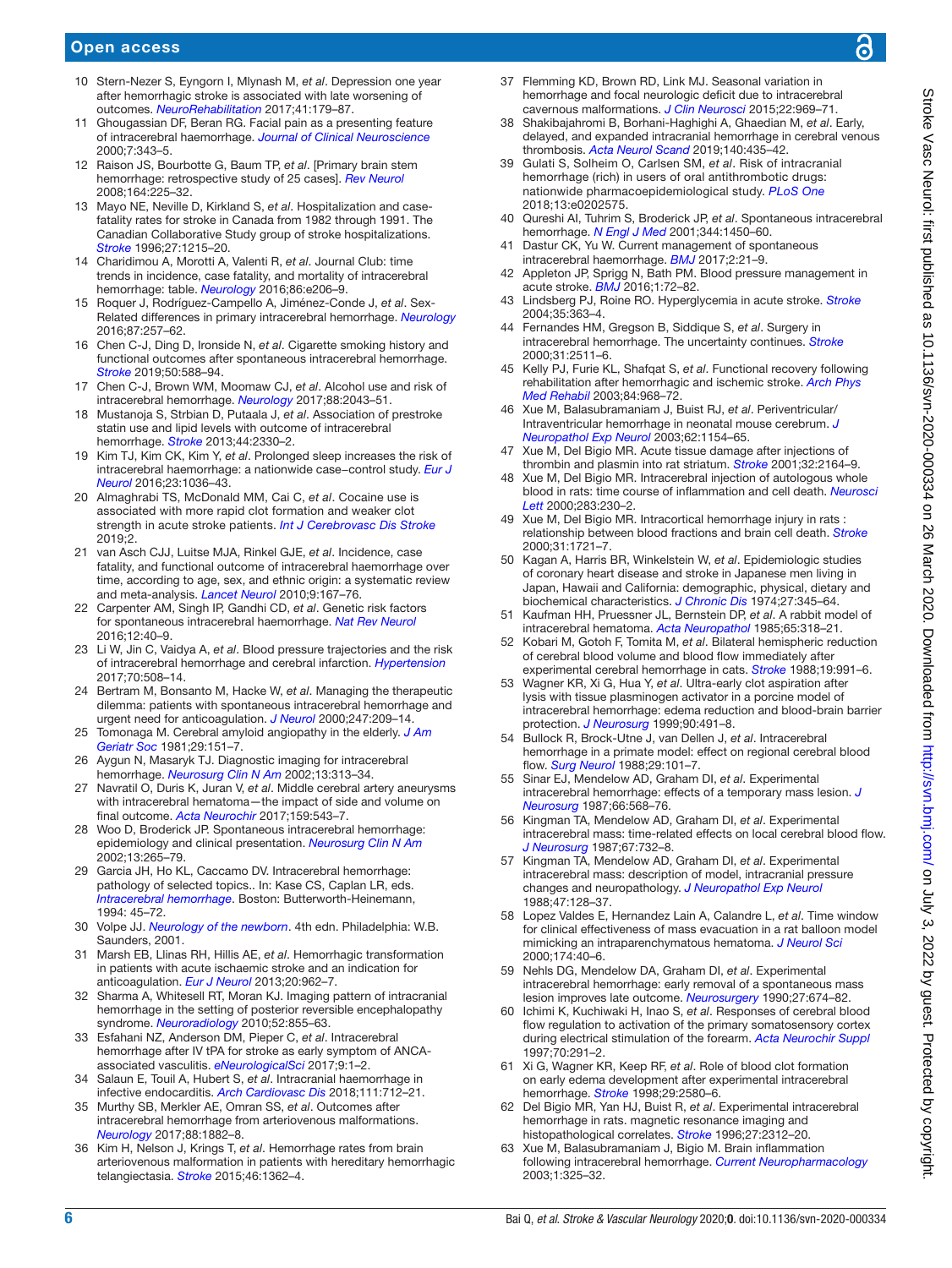# ൳

- <span id="page-6-8"></span>64 Xue M, Del Bigio MR. Comparison of brain cell death and inflammatory reaction in three models of intracerebral hemorrhage in adult rats. *[J Stroke Cerebrovasc Dis](http://dx.doi.org/10.1016/S1052-3057(03)00036-3)* 2003;12:152–9.
- <span id="page-6-0"></span>65 Qureshi AI, Wilson DA, Hanley DF, *et al*. No evidence for an ischemic penumbra in massive experimental intracerebral hemorrhage. *[Neurology](http://dx.doi.org/10.1212/WNL.52.2.266)* 1999;52:266–72.
- <span id="page-6-1"></span>66 Andaluz N, Zuccarello M, Wagner KR. Experimental animal models of intracerebral hemorrhage. *[Neurosurg Clin N Am](http://dx.doi.org/10.1016/S1042-3680(02)00006-2)* 2002;13:385–93.
- <span id="page-6-2"></span>67 Wagner KR, Xi GH, Hua Y, *et al*. Lobar intracerebral hemorrhage model in pigs: rapid edema development in perihematomal white matter. *Stroke* 1996;27:490–7.
- 68 Wagner KR, Xi G, Hua Y, *et al*. Early metabolic alterations in edematous perihematomal brain regions following experimental intracerebral hemorrhage. *[J Neurosurg](http://dx.doi.org/10.3171/jns.1998.88.6.1058)* 1998;88:1058–65.
- <span id="page-6-3"></span>69 Narayan RK, Narayan TM, Katz DA, *et al*. Lysis of intracranial hematomas with urokinase in a rabbit model. *[J Neurosurg](http://dx.doi.org/10.3171/jns.1985.62.4.0580)* 1985;62:580–6.
- <span id="page-6-30"></span>70 Xi G, Keep RF, Hoff JT. Erythrocytes and delayed brain edema formation following intracerebral hemorrhage in rats. *[J Neurosurg](http://dx.doi.org/10.3171/jns.1998.89.6.0991)* 1998;89:991–6.
- <span id="page-6-4"></span>71 Altieri DC. Interface between inflammation and coagulation. In: Ley K, ed. *Physiology of inflammation*. New York: Oxford University Press, 2001: 402–22.
- <span id="page-6-5"></span>72 Hua Y, Xi G, Keep RF, *et al*. Complement activation in the brain after experimental intracerebral hemorrhage. *[J Neurosurg](http://dx.doi.org/10.3171/jns.2000.92.6.1016)* 2000;92:1016–22.
- <span id="page-6-7"></span>73 Rosenberg GA, Estrada E, Kelley RO, *et al*. Bacterial collagenase disrupts extracellular matrix and opens blood-brain barrier in rat. *[Neurosci Lett](http://dx.doi.org/10.1016/0304-3940(93)90927-D)* 1993;160:117–9.
- 74 Rosenberg GA, Mun-Bryce S, Wesley M, *et al*. Collagenase-Induced intracerebral hemorrhage in rats. *[Stroke](http://dx.doi.org/10.1161/01.STR.21.5.801)* 1990;21:801–7.
- 75 Rosenberg GA, Navratil M. Metalloproteinase inhibition blocks edema in intracerebral hemorrhage in the rat. *[Neurology](http://dx.doi.org/10.1212/WNL.48.4.921)* 1997;48:921–6.
- 76 Rosenberg GA, Kornfeld M, Estrada E, *et al*. Timp-2 reduces proteolytic opening of blood-brain barrier by type IV collagenase. *[Brain Res](http://dx.doi.org/10.1016/0006-8993(92)90681-X)* 1992;576:203–7.
- Rosenberg GA, Estrada EY. Atrial natriuretic peptide blocks hemorrhagic brain edema after 4-hour delay in rats. *[Stroke](http://dx.doi.org/10.1161/01.STR.26.5.874)* 1995;26:874–7.
- <span id="page-6-11"></span>78 Xue M, Bigio MR. Injections of blood, thrombin, and plasminogen more severely damage neonatal mouse brain than mature mouse brain. *[Brain Pathol](http://dx.doi.org/10.1111/j.1750-3639.2005.tb00111.x)* 2005;15:273–80.
- <span id="page-6-9"></span>79 Gao F, Liu F, Chen Z, *et al*. Hydrocephalus after intraventricular hemorrhage: the role of thrombin. *[J Cereb Blood Flow Metab](http://dx.doi.org/10.1038/jcbfm.2013.225)* 2014;34:489–94.
- <span id="page-6-10"></span>80 Yang Y, Zhang M, Kang X, *et al*. Thrombin-Induced microglial activation impairs hippocampal neurogenesis and spatial memory ability in mice. *[Behav Brain Funct](http://dx.doi.org/10.1186/s12993-015-0075-7)* 2015;11:30.
- <span id="page-6-6"></span>Liard JF, Cowley AW, McCaa RE, et al. Renin, aldosterone, body fluid volumes, and the baroreceptor reflex in the development and reversal of Goldblatt hypertension in conscious dogs. *[Circ Res](http://dx.doi.org/10.1161/01.RES.34.4.549)* 1974;34:549–60.
- <span id="page-6-12"></span>82 Zeng J, Zhang Y, Mo J, *et al*. Two-Kidney, two clip renovascular hypertensive rats can be used as stroke-prone rats. *[Stroke](http://dx.doi.org/10.1161/01.STR.29.8.1708)* 1998;29:1708–14.
- <span id="page-6-13"></span>83 Okamoto K, Yamori Y, Nagaoka A. Establishment of the strokeprone spontaneously hypertensive rat. *Circ Res* 1974;35:143–53.
- <span id="page-6-14"></span>84 Goddard-Finegold J. Experimental models of intraventricular hemorrhage.. In: Pape KE, Wigglesworth JS, eds. *Perinatal brain lesions*. Boston MA: Blackwell Scientific, 1989: 115–33.
- <span id="page-6-15"></span>85 Conner ES, Lorenzo AV, Welch K, *et al*. The role of intracranial hypotension in neonatal intraventricular hemorrhage. *[J Neurosurg](http://dx.doi.org/10.3171/jns.1983.58.2.0204)* 1983;58:204–9.
- 86 Lorenzo AV, Welch K, Conner S. Spontaneous germinal matrix and intraventricular hemorrhage in prematurely born rabbits. *[J](http://dx.doi.org/10.3171/jns.1982.56.3.0404)  [Neurosurg](http://dx.doi.org/10.3171/jns.1982.56.3.0404)* 1982;56:404–10.
- <span id="page-6-16"></span>87 Goddard J, Lewis RM, Armstrong DL, *et al*. Moderate, rapidly induced hypertension as a cause of intraventricular hemorrhage in the newborn beagle model. *[J Pediatr](http://dx.doi.org/10.1016/S0022-3476(80)80641-X)* 1980;96:1057–60.
- <span id="page-6-17"></span>88 Batton DG, Nardis EE. The effect of intraventricular blood on cerebral blood flow in newborn dogs. *[Pediatr Res](http://dx.doi.org/10.1203/00006450-198705000-00018)* 1987;21:511–5. 89 Yoshioka H, Iino S, Sato N, *et al*. New model of hemorrhagic
- <span id="page-6-18"></span>hypoxic-ischemic encephalopathy in newborn mice. *[Pediatr Neurol](http://dx.doi.org/10.1016/0887-8994(89)90079-9)* 1989;5:221–5.
- <span id="page-6-19"></span>Papile L-A, Burstein J, Burstein R, et al. Incidence and evolution of subependymal and intraventricular hemorrhage: a study of infants with birth weights less than 1,500 GM. *[J Pediatr](http://dx.doi.org/10.1016/S0022-3476(78)80282-0)* 1978;92:529–34.
- <span id="page-6-20"></span>91 Cherian SS, Love S, Silver IA, *et al*. Posthemorrhagic ventricular dilation in the neonate: development and characterization of a rat model. *[J Neuropathol Exp Neurol](http://dx.doi.org/10.1093/jnen/62.3.292)* 2003;62:292–303.
- <span id="page-6-21"></span>92 Hudgins RJ. Posthemorrhagic hydrocephalus of infancy. *[Neurosurg](http://dx.doi.org/10.1016/S1042-3680(18)30031-7)  [Clin N Am](http://dx.doi.org/10.1016/S1042-3680(18)30031-7)* 2001;12:743–51.
- <span id="page-6-22"></span>93 Funnell WRJ, Maysinger D, Cuello AC. Three-Dimensional reconstruction and quantitative evaluation of devascularizing cortical lesions in the rat. *[J Neurosci Methods](http://dx.doi.org/10.1016/0165-0270(90)90104-N)* 1990;35:147–56.
- 94 Herrera DG, Cuello AC. Glial fibrillary acidic protein immunoreactivity following cortical devascularizing lesion. *[Neuroscience](http://dx.doi.org/10.1016/0306-4522(92)90356-7)* 1992;49:781–91.
- <span id="page-6-23"></span>95 Smith SL, Andrus PK, Gleason DD, *et al*. Infant rat model of the Shaken baby syndrome: preliminary characterization and evidence for the role of free radicals in cortical hemorrhaging and progressive neuronal degeneration. *[J Neurotrauma](http://dx.doi.org/10.1089/neu.1998.15.693)* 1998;15:693–705.
- <span id="page-6-24"></span>96 Morganti-Kossmann MC, Rancan M, Otto VI, *et al*. Role of cerebral inflammation after traumatic brain injury: a revisited concept. *[Shock](http://dx.doi.org/10.1097/00024382-200116030-00001)* 2001;16:165–77.
- 97 Morganti-Kossmann MC, Rancan M, Stahel PF, *et al*. Inflammatory response in acute traumatic brain injury: a double-edged sword. *[Curr Opin Crit Care](http://dx.doi.org/10.1097/00075198-200204000-00002)* 2002;8:101–5.
- 98 Ghirnikar RS, Lee YL, Eng LF. Inflammation in traumatic brain injury: role of cytokines and chemokines. *[Neurochem Res](http://dx.doi.org/10.1023/A:1022453332560)* 1998;23:329–40.
- <span id="page-6-25"></span>Baron J-C. Mapping the ischaemic penumbra with PET: implications for acute stroke treatment. *[Cerebrovasc Dis](http://dx.doi.org/10.1159/000015955)* 1999;9:193–201.
- 100 Obrenovitch TP. The ischaemic penumbra: twenty years on. *Cerebrovasc Brain Metabol Rev* 1995;7:297–323.
- <span id="page-6-26"></span>101 Towbin A. Cerebral intraventricular hemorrhage and subependymal matrix infarction in the fetus and premature newborn. *[Am J Pathol](http://www.ncbi.nlm.nih.gov/pubmed/5634505)* 1968;52:121–40.
- <span id="page-6-27"></span>102 Lee KR, Betz AL, Kim S, *et al*. The role of the coagulation cascade in brain edema formation after intracerebral hemorrhage. *[Acta](http://dx.doi.org/10.1007/BF01420301)  [Neurochir](http://dx.doi.org/10.1007/BF01420301)* 1996;138:396–401.
- <span id="page-6-28"></span>103 Wan J, Ren H, Wang J. Iron toxicity, lipid peroxidation and ferroptosis after intracerebral haemorrhage. *[Stroke Vasc Neurol](http://dx.doi.org/10.1136/svn-2018-000205)* 2019;4:93–5.
- 104 Mendelow AD. Mechanisms of ischemic brain damage with intracerebral hemorrhage. *[Stroke](http://www.ncbi.nlm.nih.gov/pubmed/8249006)* 1993;24:115–7.
- 105 Lee KR, Kawai N, Kim S, *et al*. Mechanisms of edema formation after intracerebral hemorrhage: effects of thrombin on cerebral blood flow, blood-brain barrier permeability, and cell survival in a rat model. *[J Neurosurg](http://dx.doi.org/10.3171/jns.1997.86.2.0272)* 1997;86:272–8.
- <span id="page-6-29"></span>106 Leech RW, Kohnen P. Subependymal and intraventricular hemorrhages in the newborn. *[Am J Pathol](http://www.ncbi.nlm.nih.gov/pubmed/4473900)* 1974;77:465–75.
- 107 Regan RF, Guo Y. Toxic effect of hemoglobin on spinal cord neurons in culture. *[J Neurotrauma](http://dx.doi.org/10.1089/neu.1998.15.645)* 1998;15:645–53.
- <span id="page-6-33"></span>108 Chang C-F, Massey J, Osherov A, *et al*. Bexarotene enhances macrophage erythrophagocytosis and hematoma clearance in experimental intracerebral hemorrhage. *[Stroke](http://dx.doi.org/10.1161/STROKEAHA.119.027037)* 2020;51:612–8.
- <span id="page-6-31"></span>109 Narayanan S. Multifunctional roles of thrombin. *[Ann Clin Lab Sci](http://www.ncbi.nlm.nih.gov/pubmed/10528826)* 1999;29:275–80.
- <span id="page-6-32"></span>110 Murphy P. *The neutrophil*. New York: Plenum Medical Book Co, 1976.
- 111 Gong Y, Xi G, Wan S, *et al*. Effects of aging on complement activation and neutrophil infiltration after intracerebral hemorrhage. *[Acta Neurochir Suppl](http://dx.doi.org/10.1007/978-3-211-09469-3_14)* 2008;105:67–70.
- Ziai WC. Hematology and inflammatory signaling of intracerebral hemorrhage. *[Stroke](http://dx.doi.org/10.1161/STROKEAHA.111.000662)* 2013;44:S74–8.
- 113 Zhou Y, Wang Y, Wang J, *et al*. Inflammation in intracerebral hemorrhage: from mechanisms to clinical translation. *[Prog](http://dx.doi.org/10.1016/j.pneurobio.2013.11.003)  [Neurobiol](http://dx.doi.org/10.1016/j.pneurobio.2013.11.003)* 2014;115:25–44.
- <span id="page-6-34"></span>114 Johnson KJ, Varani J, Smolen JE. Neutrophil activation and function in health and disease. In: Coffey RG, ed. *Granulocyte responses to cytokines*. New York: Marcel Dekker Inc, 1992: 1–46.
- 115 Shiga Y, Onodera H, Kogure K, *et al*. Neutrophil as a mediator of ischemic edema formation in the brain. *[Neurosci Lett](http://dx.doi.org/10.1016/0304-3940(91)90003-C)* 1991;125:110–2.
- 116 Huttner HB, Kuramatsu JB. [Current treatment concepts in intracerebral hemorrhage]. *[Med Klin Intensivmed Notfmed](http://dx.doi.org/10.1007/s00063-017-0361-2)* 2017;112:695–702.
- <span id="page-6-35"></span>117 Nishino A, Suzuki M, Ohtani H, *et al*. Thrombin may contribute to the pathophysiology of central nervous system injury. *[J](http://dx.doi.org/10.1089/neu.1993.10.167)  [Neurotrauma](http://dx.doi.org/10.1089/neu.1993.10.167)* 1993;10:167–79.
- <span id="page-6-36"></span>118 Rosenberg GA. Matrix metalloproteinases in brain injury. *[J](http://dx.doi.org/10.1089/neu.1995.12.833)  [Neurotrauma](http://dx.doi.org/10.1089/neu.1995.12.833)* 1995;12:833–42.
- <span id="page-6-37"></span>119 Yong VW, Power C, Forsyth P, *et al*. Metalloproteinases in biology and pathology of the nervous system. *[Nat Rev Neurosci](http://dx.doi.org/10.1038/35081571)* 2001;2:502–11.
- Rosenberg GA. Matrix metalloproteinases in neuroinflammation. *[Glia](http://dx.doi.org/10.1002/glia.10108)* 2002;39:279–91.
- <span id="page-6-38"></span>121 Pfefferkorn T, Wiessner C, Allegrini PR, *et al*. Plasminogen activation in experimental permanent focal cerebral ischemia. *[Brain Res](http://dx.doi.org/10.1016/S0006-8993(00)02769-4)* 2000;882:19–25.